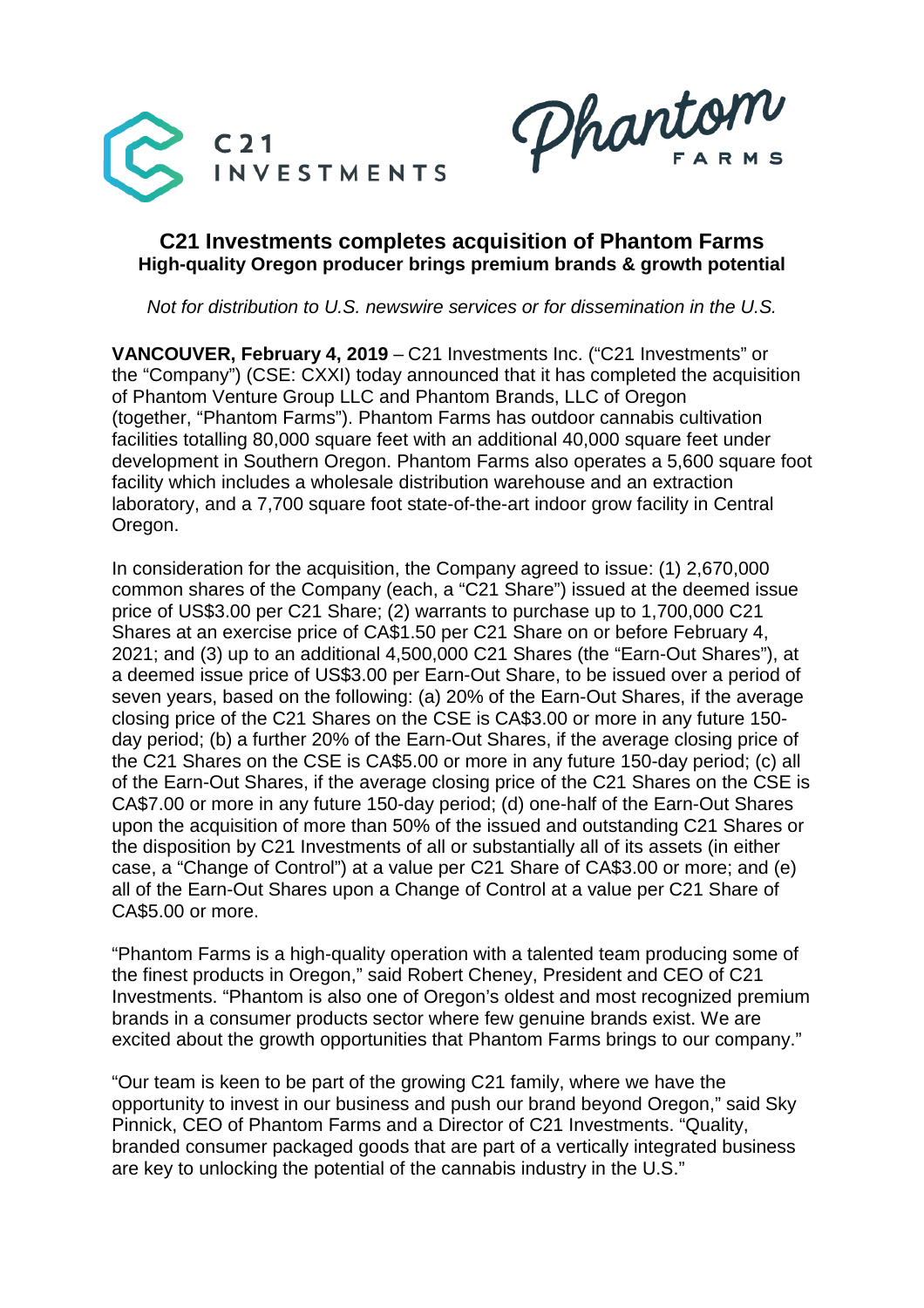As disclosed in the Company's news release dated October 17, 2018, C21 Investments has a subsisting agreement to purchase SDP Development Group LLC, the owner of the real property used in the business of Phantom Farms, scheduled for completion on or before October 15, 2020.

C21 Investments' strategy is to acquire successful cannabis operations with experienced management teams in place. C21 Investments' focus is to expand into jurisdictions where it can wholly-own indoor/outdoor cultivation operations, processing/extraction facilities, bakeries, branded products, and retail dispensaries with a large distribution network.

This news release does not constitute an offer to sell or a solicitation of an offer to buy any securities in the United States, nor shall there be any sale of the securities in any jurisdiction in which such offer, solicitation or sale would be unlawful. The securities described herein have not been, and will not be, registered under the United States Securities Act of 1933, as amended (the "U.S. Securities Act"), or any state securities laws, and, accordingly, may not be offered or sold within the United States, or to or for the account or benefit of persons in the United States or "U.S. Persons", as such term is defined in Regulation S promulgated under the U.S. Securities Act, unless registered under the U.S. Securities Act and applicable state securities laws or pursuant to an exemption from such registration requirements.

### **About C21 Investments**

C21 Investments Inc. (CSE: CXXI) is a vertically integrated cannabis company that cultivates, processes, and distributes quality cannabis and hemp-derived consumer products in the United States. The Company owns Silver State Relief in Nevada, and Phantom Farms, Eco Firma Farms, and Pure Green in Oregon. The Company has a definitive agreement to acquire Swell Companies in Oregon. These brands produce and distribute a broad range of THC and CBD products from cannabis flowers, prerolls, cannabis oil, vaporizer cartridges and edibles. These developments are expected to add to the Company's ability to compete aggressively in the rapid growth of the cannabis industry and to grow revenue and EBITDA. Based in Vancouver, Canada, additional information on C21 Investments can be found at [www.sedar.com](http://www.sedar.com/) and [www.cxxi.ca.](http://www.cxxi.ca/)

## **About Phantom Farms**

Phantom is a premium legacy cannabis brand based in Oregon, known for its organic cultivation practices, with a focus on quality terpene development. Phantom was awarded *'Best CBD Flower'* at the prestigious Dope Cup in 2016 and 2018, and received *'Outstanding Terpenes'* at the 2018 Cultivation Classic. Additional information on Phantom Farms can be found at [www.phantom-farms.com.](http://www.phantom-farms.com/)

David Moorcroft David Dave Goad S2C Inc. **Investor Relations** david@strategy2communications.com [dgoad@cxxi.ca](mailto:dgoad@cxxi.ca) +1 416 727-1858 +1 833 BUY-CXXI (289-2994)

## **Media contact: Investor contact:**